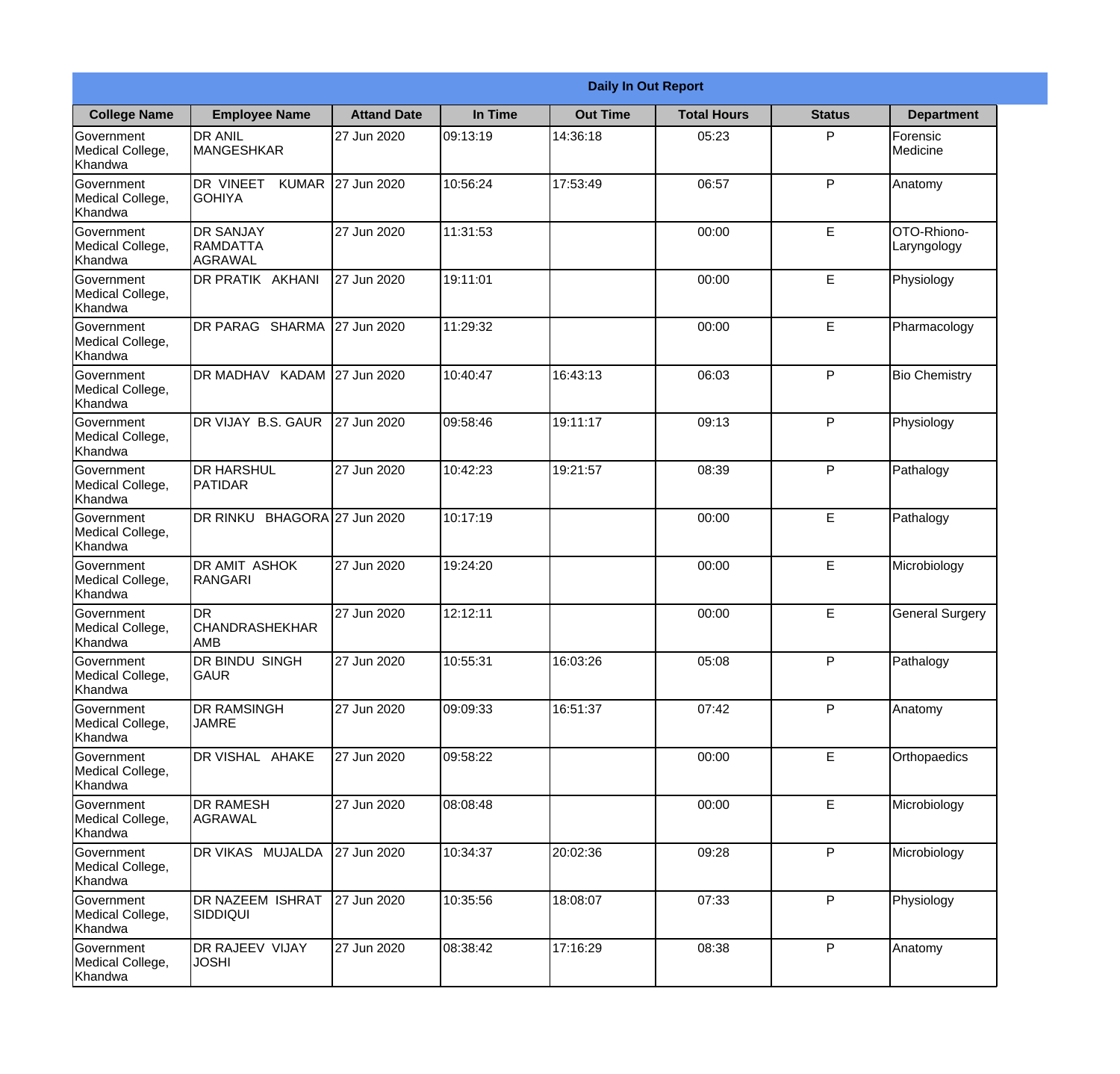| <b>Designation</b>                  | <b>Category</b>     |
|-------------------------------------|---------------------|
| <b>Assistant Professor</b>          | Para Clinical       |
| Professor                           | <b>Non Clinical</b> |
| Professor                           | Clinical            |
| Assistant Professor                 | Non Clinical        |
| Professor                           | Para Clinical       |
| <b>Assistant Professor</b>          | Non Clinical        |
| Associate Professor Non Clinical    |                     |
| Assistant Professor   Para Clinical |                     |
| Assistant Professor   Para Clinical |                     |
| Professor                           | Para Clinical       |
| <b>Assistant Professor</b>          | <b>Clinical</b>     |
| Associate Professor Para Clinical   |                     |
| Demonstrator/Tutor   Non Clinical   |                     |
| <b>Assistant Professor</b>          | IClinical           |
| <b>Assistant Professor</b>          | Para Clinical       |
| Demonstrator/Tutor                  | Para Clinical       |
| Professor                           | Non Clinical        |
| <b>Assistant Professor</b>          | Non Clinical        |

## **Daily In Out Report**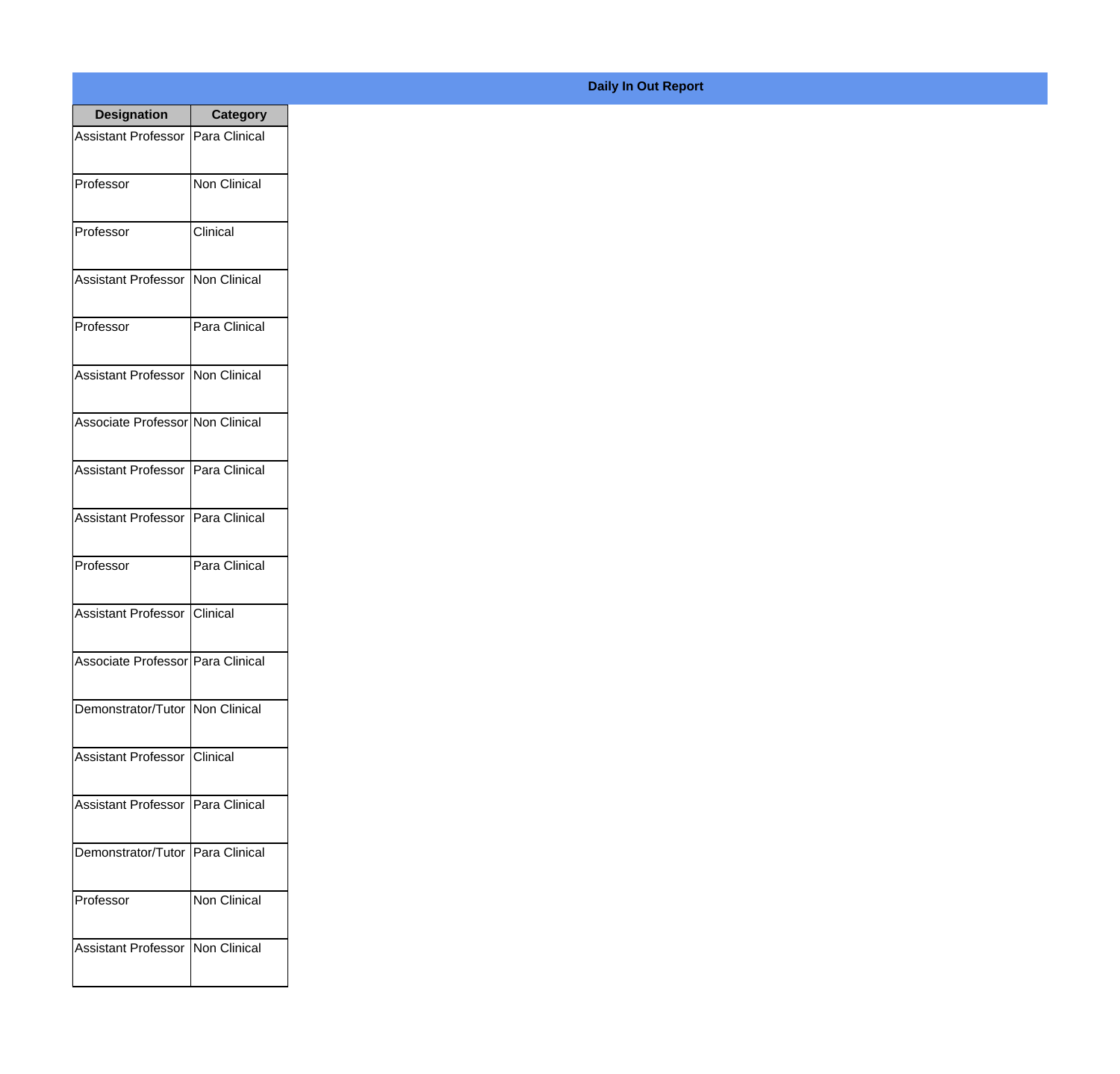|                                                         |                                                       |             |           |          | <b>Daily In Out Report</b> |              |                                           |
|---------------------------------------------------------|-------------------------------------------------------|-------------|-----------|----------|----------------------------|--------------|-------------------------------------------|
| Government<br>Medical College,<br>Khandwa               | DR RAJEEV VIJAY<br><b>JOSHI</b>                       | 27 Jun 2020 | 17:17:12  |          | 08:38                      | P            | Anatomy                                   |
| <b>Government</b><br>Medical College,<br>Khandwa        | <b>DR DWARKA</b><br><b>PRASAD GOTHRE</b>              | 27 Jun 2020 | 09:04:39  | 19:22:07 | 10:18                      | $\mathsf{P}$ | <b>Bio Chemistry</b>                      |
| <b>Government</b><br>Medical College,<br>Khandwa        | <b>DR SOUMITRA</b><br><b>SETHIA</b>                   | 27 Jun 2020 | 08:51:33  | 17:53:30 | 09:02                      | P            | Community<br>Medicine                     |
| <b>Government</b><br>Medical College,<br>Khandwa        | DR RASHMI YADAV                                       | 27 Jun 2020 | 09:27:17  |          | 00:00                      | E            | Community<br>Medicine                     |
| Government<br>Medical College,<br>Khandwa               | DR LEENA PARIHAR                                      | 27 Jun 2020 | 10:46:19  |          | 00:00                      | E            | Community<br>Medicine                     |
| <b>Government</b><br>Medical College,<br><b>Khandwa</b> | <b>MR PIYUSH KUMAR</b><br><b>MISHRA</b>               | 27 Jun 2020 | 11:02:21  | 17:58:17 | 06:56                      | $\mathsf{P}$ | Community<br>Medicine                     |
| <b>Government</b><br>Medical College,<br><b>Khandwa</b> | DR SACHIN PARMAR 27 Jun 2020                          |             | 08:47:11  | 20:15:07 | 11:28                      | P            | Community<br>Medicine                     |
| Government<br>Medical College,<br>Khandwa               | DR SAGAR MEENA                                        | 27 Jun 2020 | 12:27:18  |          | 00:00                      | E            | Forensic<br>Medicine                      |
| Government<br>Medical College,<br>Khandwa               | DR PRAMILA VERMA 27 Jun 2020                          |             | 11:31:32  | 20:06:22 | 08:35                      | P            | Paediatrics                               |
| <b>Government</b><br>Medical College,<br>Khandwa        | <b>DR DURGESH</b><br>SONARE                           | 27 Jun 2020 | 09:54:09  | 17:29:18 | 07:35                      | $\mathsf{P}$ | Dermatology, Ven<br>ereology &<br>Leprosy |
| <b>Government</b><br>Medical College,<br>Khandwa        | <b>DR MANOJ BALKE</b>                                 | 27 Jun 2020 | 09:39:48  | 19:23:41 | 09:44                      | P            | Ophthalmology                             |
| Government<br>Medical College,<br>Khandwa               | DR RAKESH KUMAR<br><b>SHIVHARE</b>                    | 27 Jun 2020 | 109:09:42 | 16:51:45 | 07:42                      | P            | Microbiology                              |
| <b>Government</b><br>Medical College,<br>Khandwa        | <b>DR GARIMA</b><br><b>AGRAWAL</b><br><b>VARSHNEY</b> | 27 Jun 2020 | 10:35:39  |          | 00:00                      | E            | Paediatrics                               |
| Government<br>Medical College,<br>Khandwa               | <b>DR SIDDHARTH</b><br><b>BANODE</b>                  | 27 Jun 2020 | 09:12:31  | 16:44:36 | 07:32                      | $\mathsf{P}$ | Pharmacology                              |
| Government<br>Medical College,<br>Khandwa               | <b>DR CHANDNI</b><br>KAROLE                           | 27 Jun 2020 | 10:02:33  |          | 00:00                      | E            | Ophthalmology                             |
| Government<br>Medical College,<br>Khandwa               | <b>DR PRIYA KAPOOR</b><br>KAPOOR                      | 27 Jun 2020 | 10:07:05  | 16:28:35 | 06:21                      | P            | Pathalogy                                 |
| Government<br>Medical College,<br>Khandwa               | <b>DR SAPNA</b><br><b>MAHESHRAM</b>                   | 27 Jun 2020 | 10:52:27  | 17:37:55 | 06:45                      | P            | Community<br>Medicine                     |
| Government<br>Medical College,<br>Khandwa               | <b>DR SEEMA</b><br><b>SUDHAKARRAO</b><br>SUTAY        | 27 Jun 2020 | 18:02:24  |          | 00:00                      | E            | Forensic<br>Medicine                      |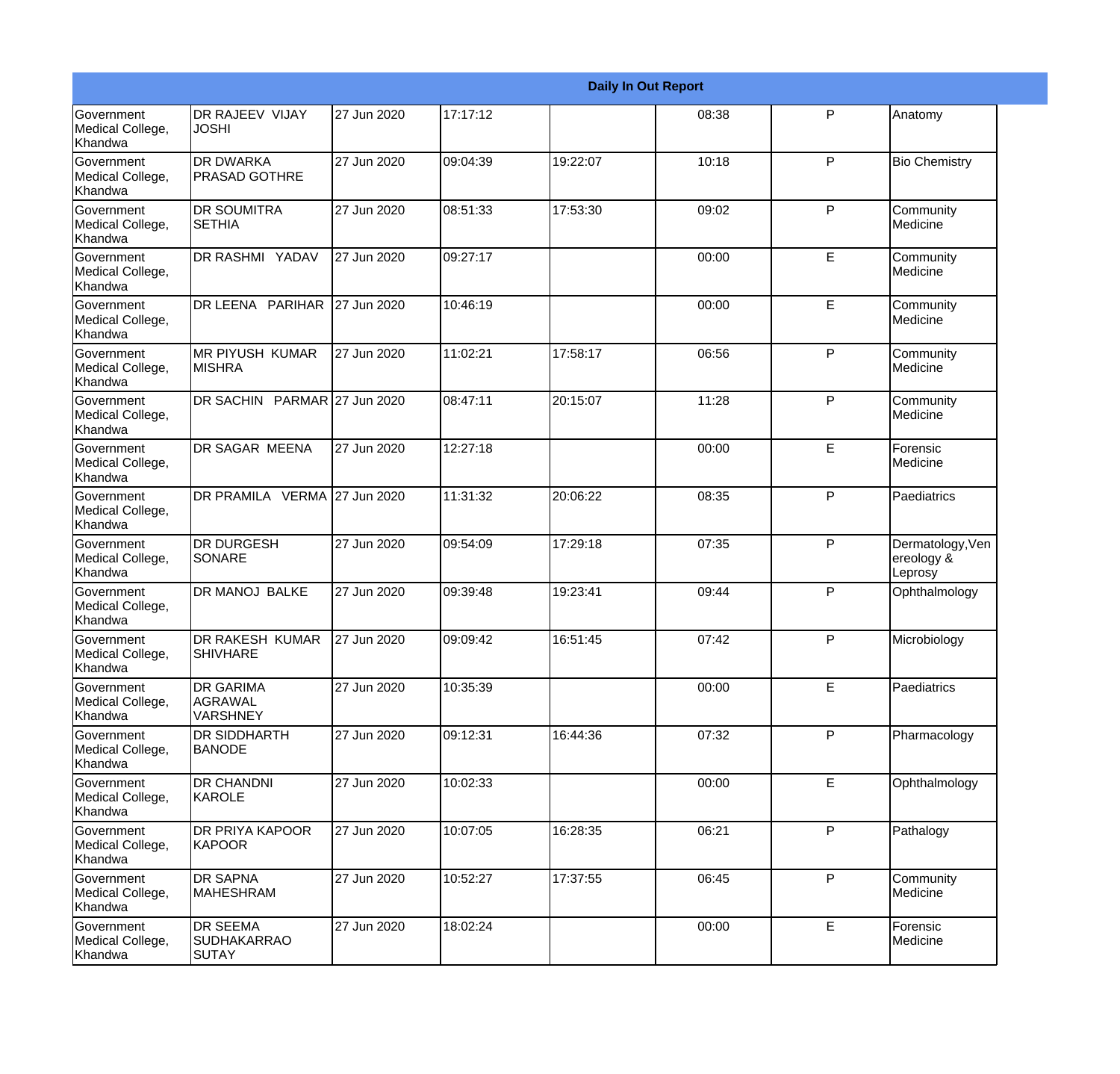| Assistant Professor   Non Clinical  |               |
|-------------------------------------|---------------|
|                                     |               |
| Demonstrator/Tutor   Non Clinical   |               |
| Assistant Professor   Para Clinical |               |
| Assistant Professor Para Clinical   |               |
|                                     |               |
| Assistant Professor   Para Clinical |               |
| Statistician                        | Para Clinical |
|                                     |               |
| Assistant Professor   Para Clinical |               |
| Demonstrator/Tutor Para Clinical    |               |
|                                     |               |
| Professor                           | Clinical      |
| Assistant Professor Clinical        |               |
| Assistant Professor   Clinical      |               |
|                                     |               |
| Demonstrator/Tutor   Para Clinical  |               |
| Associate Professor Clinical        |               |
|                                     |               |
| Associate Professor Para Clinical   |               |
| Assistant Professor Clinical        |               |
|                                     |               |
| Demonstrator/Tutor   Para Clinical  |               |
| Associate Professor Para Clinical   |               |
| Professor                           | Para Clinical |
|                                     |               |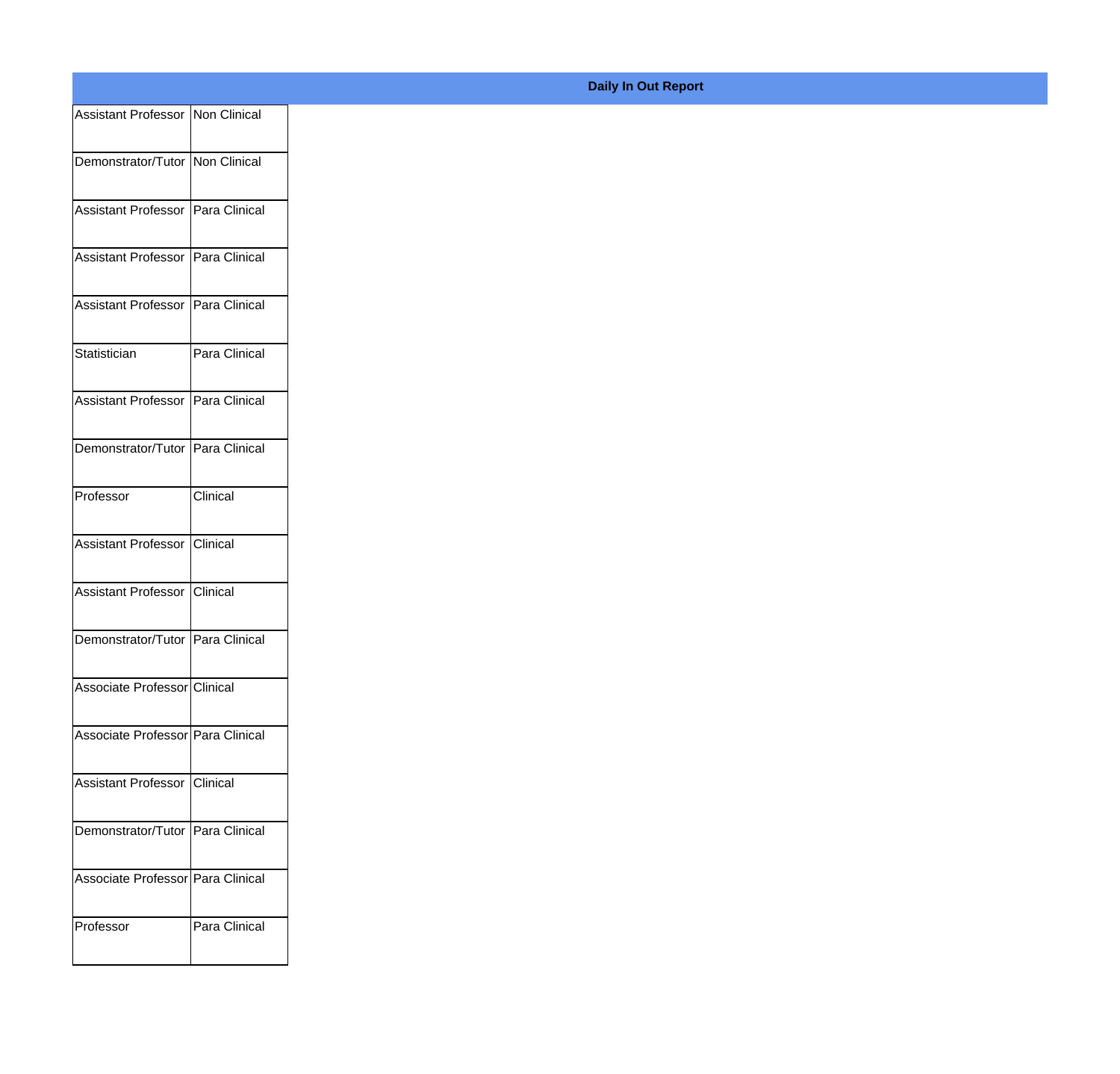|                                                  |                                              |             |          |          | <b>Daily In Out Report</b> |   |                         |
|--------------------------------------------------|----------------------------------------------|-------------|----------|----------|----------------------------|---|-------------------------|
| <b>Government</b><br>Medical College,<br>Khandwa | DR RAKESH SINGH<br><b>HAZARI</b>             | 27 Jun 2020 | 11:49:47 |          | 00:00                      | E | Pathalogy               |
| Government<br>Medical College,<br>Khandwa        | <b>DR ANANT</b><br><b>TUKARAM PAWAR</b>      | 27 Jun 2020 | 10:35:48 | 19:33:32 | 08:58                      | P | Community<br>Medicine   |
| <b>Government</b><br>Medical College,<br>Khandwa | DR SHAIKH M.KHALIQ 27 Jun 2020               |             | 10:19:00 |          | 00:00                      | E | <b>Bio Chemistry</b>    |
| <b>Government</b><br>Medical College,<br>Khandwa | <b>DR RAJU</b>                               | 27 Jun 2020 | 11:49:35 | 19:40:23 | 07:51                      | P | Forensic<br>Medicine    |
| Government<br>Medical College,<br>Khandwa        | DR AJAY GANGJI                               | 27 Jun 2020 | 11:23:47 |          | 00:00                      | E | <b>General Surgery</b>  |
| Government<br>Medical College,<br>Khandwa        | DR ARUN KUMAR<br>PARGI                       | 27 Jun 2020 | 09:04:25 |          | 00:00                      | E | <b>General Surgery</b>  |
| <b>Government</b><br>Medical College,<br>Khandwa | <b>DR ASHOK</b><br><b>BHAUSAHEB NAJAN</b>    | 27 Jun 2020 | 10:36:08 | 17:27:13 | 06:51                      | P | Forensic<br>Medicine    |
| Government<br>Medical College,<br>Khandwa        | <b>DR PRIYESH</b><br><b>MARSKOLE</b>         | 27 Jun 2020 | 11:32:55 | 20:48:31 | 09:16                      | P | Community<br>Medicine   |
| Government<br>Medical College,<br>Khandwa        | DR SANGEETA<br><b>CHINCHOLE</b>              | 27 Jun 2020 | 10:30:59 |          | 00:00                      | E | Physiology              |
| Government<br>Medical College,<br>Khandwa        | DR NEERAJ KUMAR                              | 27 Jun 2020 | 09:36:58 | 18:10:13 | 08:34                      | P | Dentisry                |
| <b>Government</b><br>Medical College,<br>Khandwa | DR VIJAY NAYAK                               | 27 Jun 2020 | 10:56:39 | 17:16:20 | 06:20                      | P | Anatomy                 |
| Government<br>Medical College,<br>Khandwa        | DR NANDINI DIXIT                             | 27 Jun 2020 | 12:56:29 |          | 00:00                      | E | Paediatrics             |
| Government<br>Medical College,<br>Khandwa        | <b>DR SATISH</b><br><b>CHANDEL</b>           | 27 Jun 2020 | 11:01:48 | 17:43:37 | 06:42                      | P | Pharmacology            |
| Government<br>Medical College,<br>Khandwa        | DR MUKTESHWARI<br><b>GUPTA</b>               | 27 Jun 2020 | 10:16:44 | 18:04:54 | 07:48                      | P | Pharmacology            |
| Government<br>Medical College,<br>Khandwa        | <b>DR SHAILENDRA</b><br><b>SINGH CHOUHAN</b> | 27 Jun 2020 | 11:49:49 |          | 00:00                      | E | Orthopaedics            |
| Government<br>Medical College,<br>Khandwa        | <b>MOHIT GARG</b>                            | 27 Jun 2020 | 09:55:33 |          | 00:00                      | E | <b>General Medicine</b> |
| Government<br>Medical College,<br>Khandwa        | RENU WAGHMARE                                | 27 Jun 2020 | 11:03:04 |          | 00:00                      | E | Community<br>Medicine   |